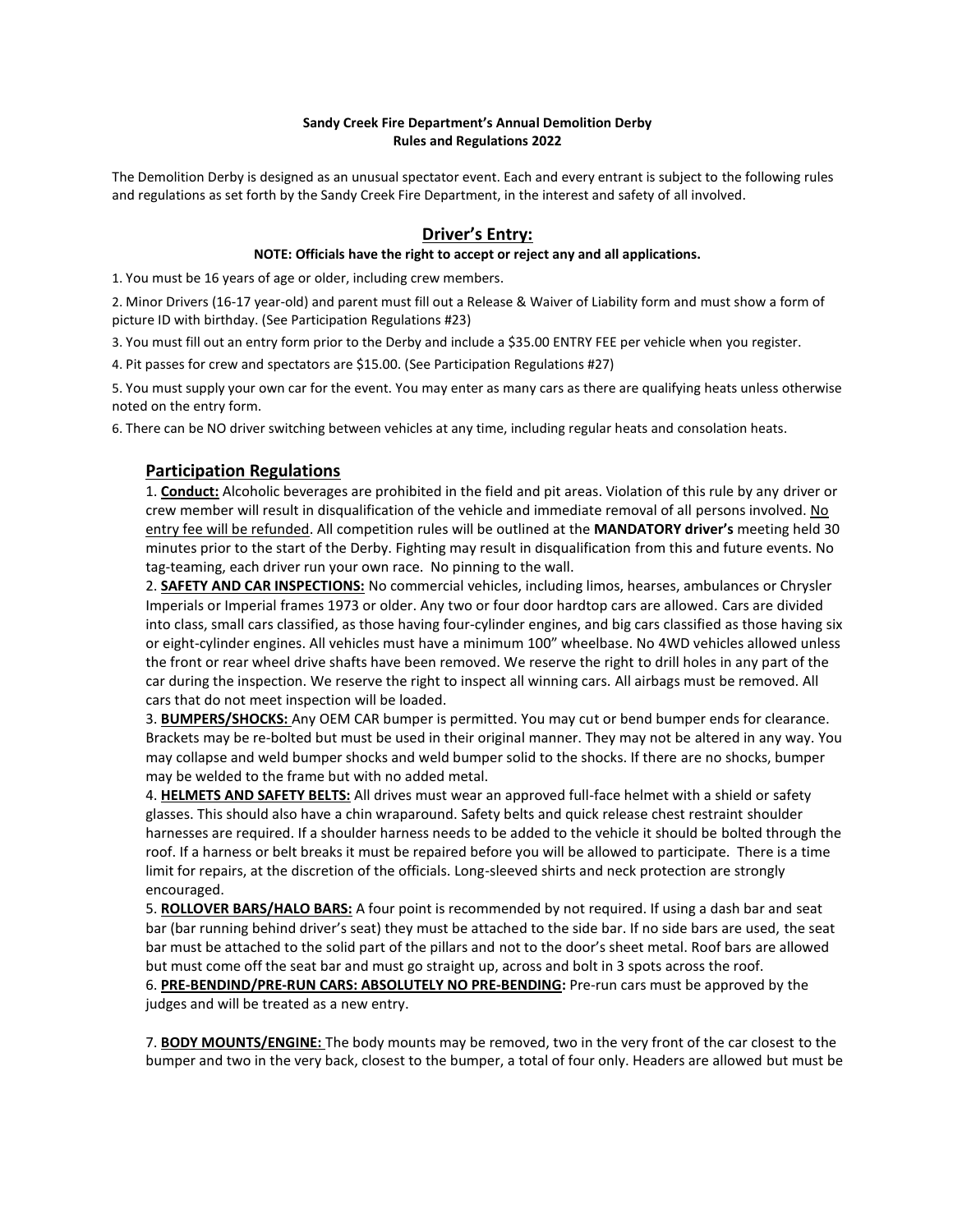in front of the fire wall. They must have a separate hole, different from the hood hole. Engine mounts may be altered if engine swaps occur. Any metal added to make engine fit or to support engine cannot exceed thickness of the frame. Bolts fastening the body to the frame cannot exceed  $\frac{1}{2}$ ". Any holes larger than  $4$ " x  $4$ " in the firewall must be covered with metal.

8. **FRAME AND SUSPENSION:** No welding, cutting or alternation of frames or sub-frames or suspensions. Car must have factory and free-moving suspension. Pre-run cars with ripped frames may have tack welding AND MUST BE PAINTED BRIGHT YELLOW but must be brought to the attention of the officials during inspection. NO repair to frames will be allowed after initial inspection.

9. **GLASS:** All glass, except for the windshield, must be removed, including headlights, tail light and sunroof. All glass edges must be removed.

10. **GASOLINE: NO MORE THAN THREE (3) GALLONS IS PERMITTED IN TANK.** Gas tanks may remain in original position and may be chained or wired or strapped in place. No gas tank protectors are allowed. **NO LEAKING GAS TANKS WHEN ENTERING PIT AREA** and through the first run. No octane over 93 is allowed. Option: Fuel cells may be used but must be DOT certified tanks and must be securely fastened behind the driver's seat and covered with a SECURED metal/rubber flap.

11. **RADIATORS:** Prior to bringing vehicles to derby radiators must be drained and back flushed of ALL antifreeze coolants. They then can be refilled with water or any of the new naturally biodegradable coolants. You must evacuate all air condition apparatus (lines & pumps) and gas refrigerates coolants from your vehicles.

12. **DOORS:** Must be chained or welded shut and, if welded, the "3 on 3 off" method is to be used. Front doors must be painted solid white with black numbers. If the door comes open, the car will be disqualified. Roof number plates are acceptable but must be safely fastened.

13. **COSMETICS:** Wheel covers, sharp hood ornaments, mirrors, antennas, and ALL chrome and plastic molding, including grills, must be removed. Protruding tail fins must be bent over. Profanity, obscene pictures or wording painted on vehicles is strictly prohibited. Small numbered roof signs are allowed BUT must be securely fastened. If it comes loose, you will be disqualified. All dirt and loose debris must be swept out. Rear seat, rearview mirror and sun visors must be removed. Any holes in floor must be covered with metal.

14. **TIRES:** All-season tires only, not to exceed 6 ply. TRUCK tires cannot exceed 10 ply. Np snow studded, or aggressive tread tires allowed on drive axle. The tires must be filled with air only and no modifications may be made to the tires or rims. Valve stem protectors will be allowed. No tires inside of tires will be allowed. All wheel weights must be removed prior to racing.

15. **TRAILER HITCHES:** All trailer hitches must be removed, including all added hitch brackets. No exceptions, no excuses.

16. **ELECTRICAL UNITS:** Batteries 12 volt only, solenoid and voltage regulators may be relocated, provided they remain under the hood and forward of the firewall and not enclosed in any way. Another option is to Place the battery in the passenger seat or passenger flood board. IT MUST be in a DOT approved covered, battery box and fastened securely and to the satisfaction of the inspecting officials. No open wires will be allowed.

17. **ENGINES/TRANSSMISSIONS:** The engine and transmission may be interchanged, number of cylinders must remain the same, but the rear end must be the same make as the car. Transmission may be chained up but to the cross member only. You may have only one throttle cable and it must be foot-operated only. Transmission and engine lines may be by-passed. Floor shifters may be used but must be installed in a safe and secure method. No slider shafts.

18. **HOOD:** All vehicles must have a 12" hole cut over the carburetor or throttle body. Hold-down springs and/or shocks must be removed. Releases are to be replaced with two (2) hood pins or seat belted, but NOT chained, wired, welded or bolted down due to fire regulations. The use of 5/8" all-thread from body mounts through the hood may be used, not to exceed 2" above the hood. All threads must be ground smooth, with a hole for a pin. The all tread may be welded to the top of the frame rail. The hood must be able to open freely. All vehicles must start the Derby with a hood.

19. **CARBURETOR:** Cars that have air cleaners installed are to have these held down with a wing out only. The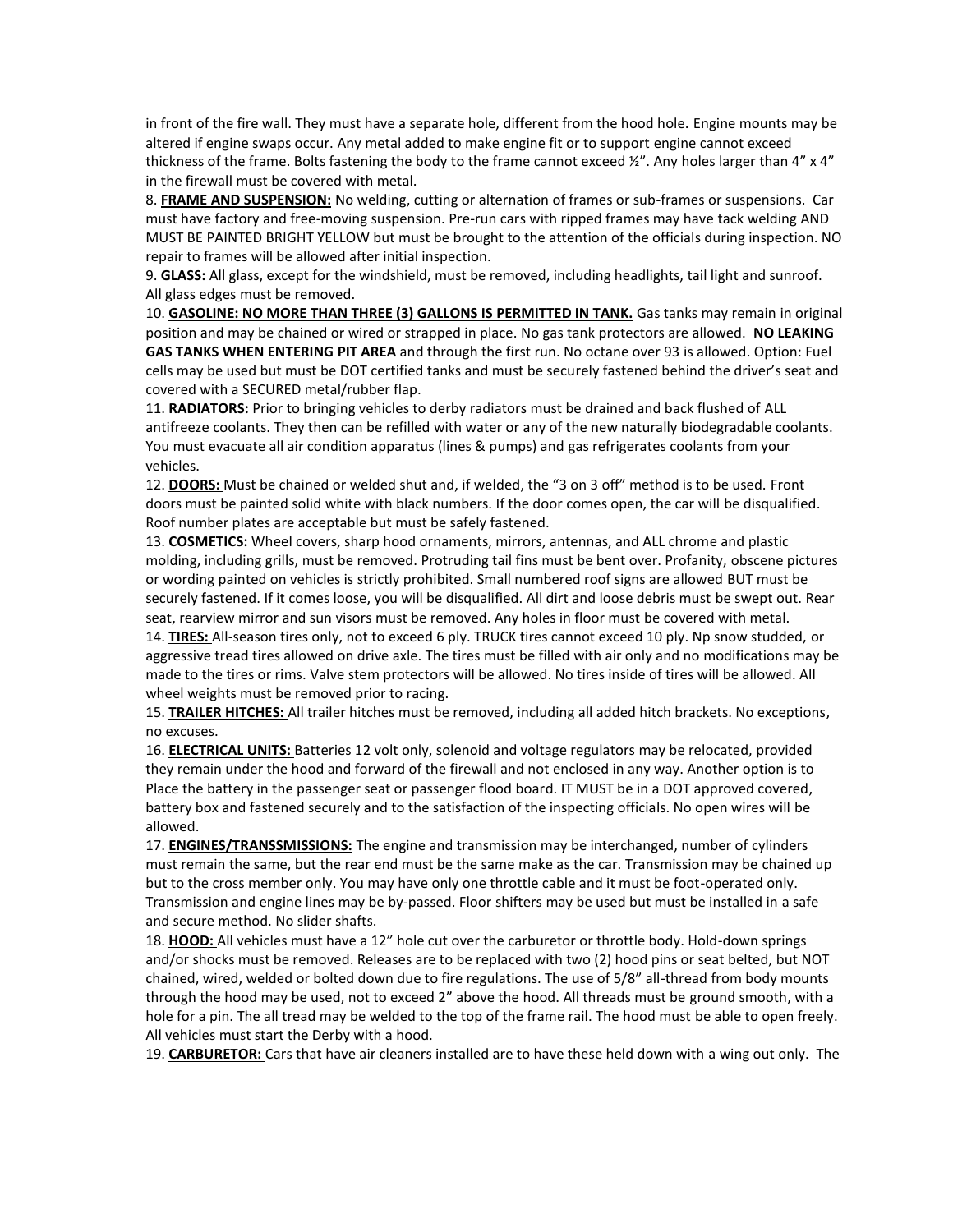filter element may be removed.

20. **TRUNK:** Hold down springs and shocks must be removed. Trunk latches must be removed. Any vehicles with any compartments must leave accessibility for inspection. Or it may be welded down with three (3) inch on each side. There must be a twelve (12) inch hole in the center of the trunk. All vehicles must start the Derby with a trunk.

21. **IGNITION SWITCHES:** The complete ignition switch may be relocated or altered using a key or toggle switch in place of the original. Switches are to be relocated within eighteen (18) inches of steering wheel. Any open wiring used to start the vehicle is prohibited. It must have a factory steering column.

22. **THE WINNERS OF THE CONSOLATION EVENTS WILL BE AUTOMATICALLY BE ENTERED IN THE FEATURE.** 

You must run in a regular event to run in a consolation event. There will be trophies for consolation events. 23. **MINORS CLASS: Only 16-17 yr old allowed in Minors Heat. Driver and parent must sign a Release & Waiver of Liability.** Heats will be determined by the number of entries divided to ensure the safety of the drivers. **There will be no feature.** There must be at least six pre-registered entries, which must be paid one (1) week prior to the Derby. All rules and regulations as stated above will apply. Pre-registrants will be contacted in advance.

24. **MINIVAN AND TRUCK CLASS:** A minivan and Truck class (half-ton or smaller) will be held in addition to the small and large car classes, provided there are at least six pre-registered entries, which must be paid one (1) week prior to the derby. All rules and regulations as stated above will apply. Heats will be determined by the number of entries divided to ensure the safety of the drivers. Pre-registrants will be contacted in advance. 25. **GENERAL INFORMATION:** In the case of emergency during a heat, a fire apparatus will sound its air horn. This means all vehicles must immediately stop in their current position. All drivers must remain in their cars unless otherwise directed. You will be disqualified and out after two fires in the same heat. If a car is pushed out of bounds, the driver is out of the race. The track official may decide, based on the circumstance to allow the driver to re-enter. If driver intentionally leaves track prior to end of race, driver is the disqualified from that heat. It will be at the discretion of the Judges as to whether this car may reenter another race. **When heat is down to the last two cars running, they have one minute to eliminate each other, if not eliminated, the heat will be stopped and both will go to the feature.** 

26. **PROTESTS:** In the event of a tie, money will be divided equally between the winners. \$25.00 must accompany each written protest and be submitted within five (5) minutes of the heat completion. Protests apply to the winner only under Safety and Car specifications. If officials find the car illegal, the winner will be disqualified. Officials reserve the right to alter the program and structure of the events. **Any exceptions to the rules will be at the discretion of the Officials and their decision is FINAL!**

27. **PIT PASSES:** Can be obtained at any gate for \$15.00. Anyone 16 and over may enter the pits; minors (16- 17 year old) and their parent must fill out a Release & Waiver of Liability form and show a form of picture ID with birthdate. You are required to wear a wrist band.

28. **ALL CARS MUST BE REMOVED FROM THE FAIRGROUNDS BY THE OWNER NO LATER THAN 8:00AM** the next day following the Derby. This is your responsibility so make arrangements before derby time.